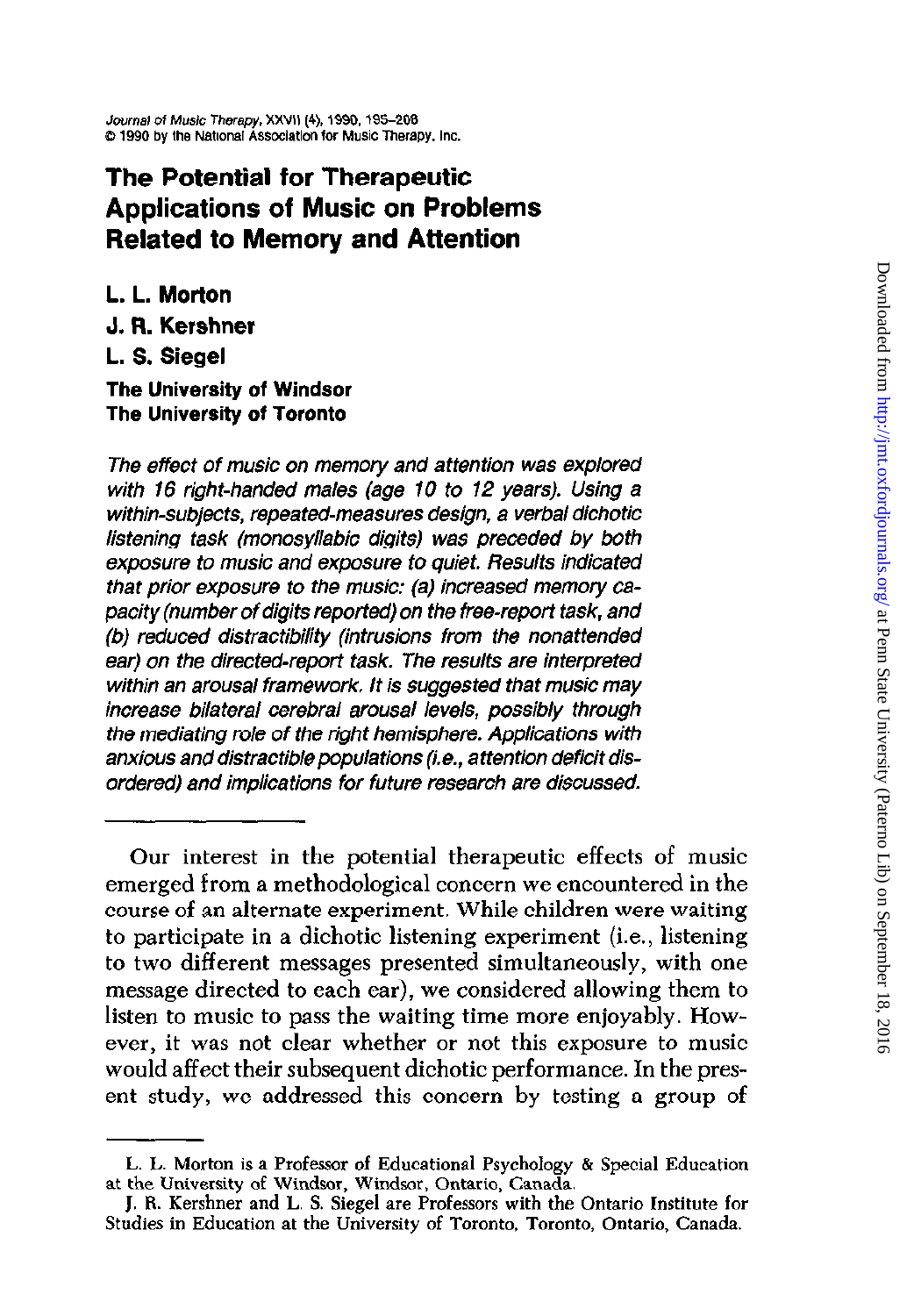children on a dichotic listening task following both waiting conditions-music exposure and no music exposure.

On dichotic listening tasks, the right ear is normally superior for processing verbal stimuli, which leads to a right ear advantage (REA) or bias for information presented to the right ear (Kimura, 1967). This right ear advantage is logically linked to the greater involvement of the left hemisphere in verbal language tasks (Kimura, 1967), and structurally linked to the more numerous contralateral neural connections (i.e., the connections between the left hemisphere and the right ear, and between the right hemisphere and the left ear) (Rosenzweig, 1951). Changes in hemisphere activation or engagement may be indicated by alterations in left ear or right ear report (Levy, 1983) and, therefore, changes in the REA.

Concurrent situational factors such as instructions to attend to a particular ear (Obrzut, Hynd, Obrzut, & Pirozzolo, 1981), eye gaze direction (Hynd, Snow, & Willis, 1986), and requiring a written response (Kershner, Henninger, & Cooke, 1984) are known to affect verbal dichotic processing and the right ear advantage. However, the effects of preceding situational factors are less well understood. It is hypothetically possible that prior exposure to music could differentially affect the two cerebral hemispheres with consequential effects on subsequent tasks. A music-induced hemisphere activation or engagement could create a processing bias which would affect subsequent verbal processing, much like a priming effect.

In fact, there seems to be a fairly strong rationale for suspecting that music would affect subsequent processing. What is not clear is whether these effects would be due to a differential activation of the right hemisphere or an increased activation of both hemispheres. Clearly, research has accumulated to link the processing of music to the differential engagement of the right hemisphere (Gates & Bradshaw, 1977; Zatorre, 1979) an effect which may be even more pronounced in nonmusicians (De Pascalis, Marucci, Penna, & Labrozzi, 1987; Morais, Peretz, & Gudanski, 1982). A preferentially engaged right hemisphere could influence subsequent verbal processing, perhaps by depressing or interfering with left hemisphere functioning. Such an effect would be indicated by a lowering of the right ear advantage normally found on verbal dichotic tasks.

Other research studies suggest a bilateral engagement of the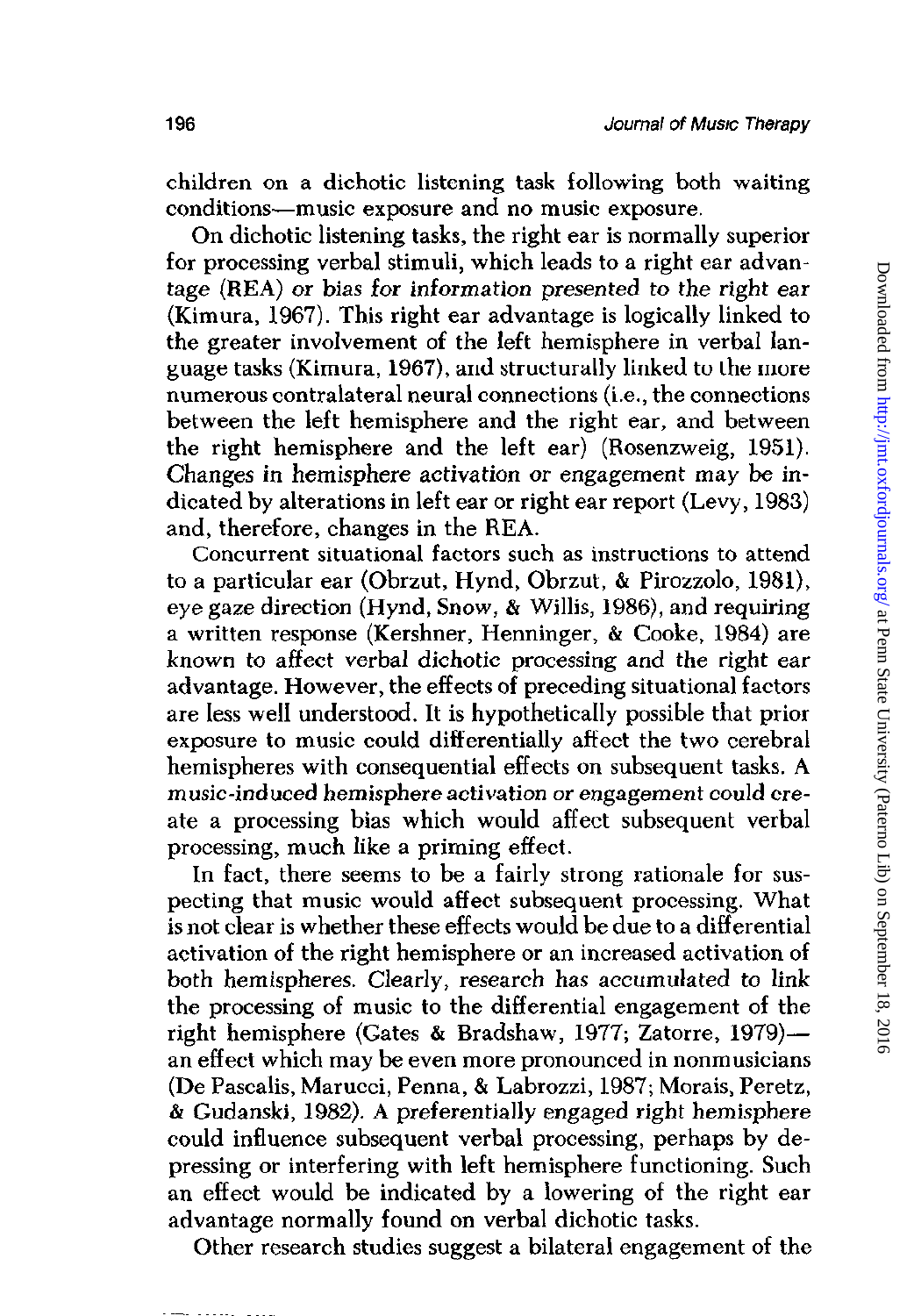hemispheres in music processing (Breitling, Guenther, & Rondot, 1987; Duffy, McAnulty, & Schachter, 1984; Gates & Bradshaw, 1977). For example, in terms of left hemisphere involvement in music processing, Gates and Bradshaw (1977) note that left hemisphere lesions may be related to problems with time sense, tapped rhythms, melody recognition, receptive amusia, and the perception of tone duration. These effects indicate that the left hemisphere also plays a role in music processing. Gates and Bradshaw (1977) argue that both hemispheres are involved in music processing and that an interactive view of hemisphere involvement is most consistent with present research. Moreover, their view is supported by EEG data-in the form of brain electrical activity mapping (BEAM)—which show arousal in both hemispheres in the perception of music (Breitling et al., 1987; Duffy et al., 1984), albeit with somewhat greater right hemisphere arousal. An increase in bilateral engagement could affect subsequent verbal dichotic processing, perhaps by increasing overall processing resources and, therefore, processing efficiency. Increases in processing efficiency would be marked by increases in capacity and improvement in the ability to attend as directed.

Considering the two hypotheses, the differential arousal hypothesis predicts that music will induce a right hemisphere bias and affect dichotic listening performance by either a relative depressing of right ear report (left hemisphere) or a relative enhancing of left ear report (right hemisphere). The bilateral arousal hypothesis predicts enhanced performance for both ears (both hemispheres).

## Method

# Subjects

Subjects were 16 male children (mean age  $= 11.5$  years; SD  $= 0.78$ ) who showed generally average achievement on standard scores on the Wide Range Achievement Test (WRAT) (Reading  $mean = 109.25, SD = 12.64$ ; Spelling mean = 107.3,  $SD = 16.54$ ; Math mean = 94.9,  $SD = 8.8$ ) and were right handed as indicated by writing, drawing, throwing and cutting tasks,

# Procedure

All subjects were tested on a dichotic listening task on two separate occasions. One half of the subjects were tested first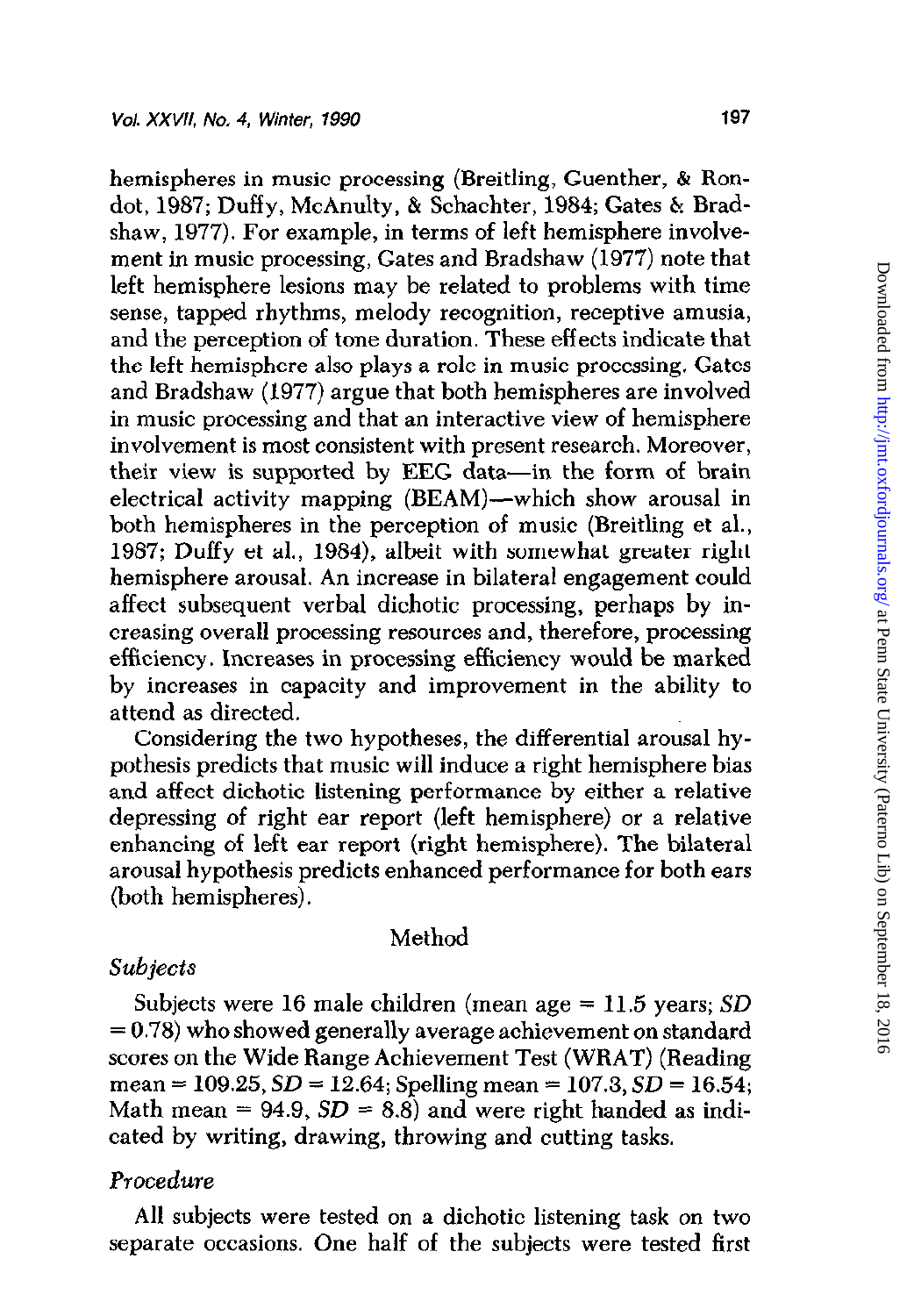Downloaded from http://jmt.oxfordjournals.org/ at Penn State University (Paterno Lib) on September 18, 2016 Downloaded from <http://jmt.oxfordjournals.org/> at Penn State University (Paterno Lib) on September 18, 2016

following the "quiet" condition. This condition involved filling in identification data (i.e., name, age, school, date, session number, etc.) on the answer forms in a quiet room. The other half were tested first following exposure to the music condition, which was characterized as filling in identification data on the answer forms while listening to a music selection. The conditions were reversed for the second set of trials.

The dichotic digits test was composed of 24 trials of monosyllabic digits compressed into bursts of two pairs per second. The tape was prepared at the Phonetics Laboratory at the University of California at San Diego using stimuli of 307 msec. duration (digitized natural speech, adult female voice) after amplitude and duration normalization.

The first sitting was considered a familiarizing session where the students worked through the test format, including all 24 trials, and learned how to fill out the identification data on the response forms and the response forms themselves during the dichotic testing. This served to put them at ease and deal with any uncertainty and mistakes in transcription procedures. The next two sessions were considered experimental sessions, and both were administered in the afternoon on two separate occasions. For the first experimental session, one half  $(n = 8)$  of the students were required to listen to the music selection for approximately 5 minutes and fill out identification data on the answer forms prior to the dichotic task; the other group  $(n =$ 8) filled out identification data in the quiet setting, prior to the dichotic task. This condition was reversed for the second experimental session, which served to control for differences due to the order of presentation. Within each session three conditions were tested: (a) free report ("report as many digits as you remember hearing"); (b) directed left report ("report the digits you hear with the left ear"); and (c) directed right report ("report the digits you hear with the right ear"). In the directed report conditions, half of the subjects in each group were instructed to report the left ear digits first; the other half reported the right ear first. This served to counterbalance for order of report effects (Hiscock & Kinsbourne, 1980). Furthermore, in each of the directed report conditions, the ear that the subject was to report was pointed to by the experimenter and the subject was required to touch the attended ear prior to the task.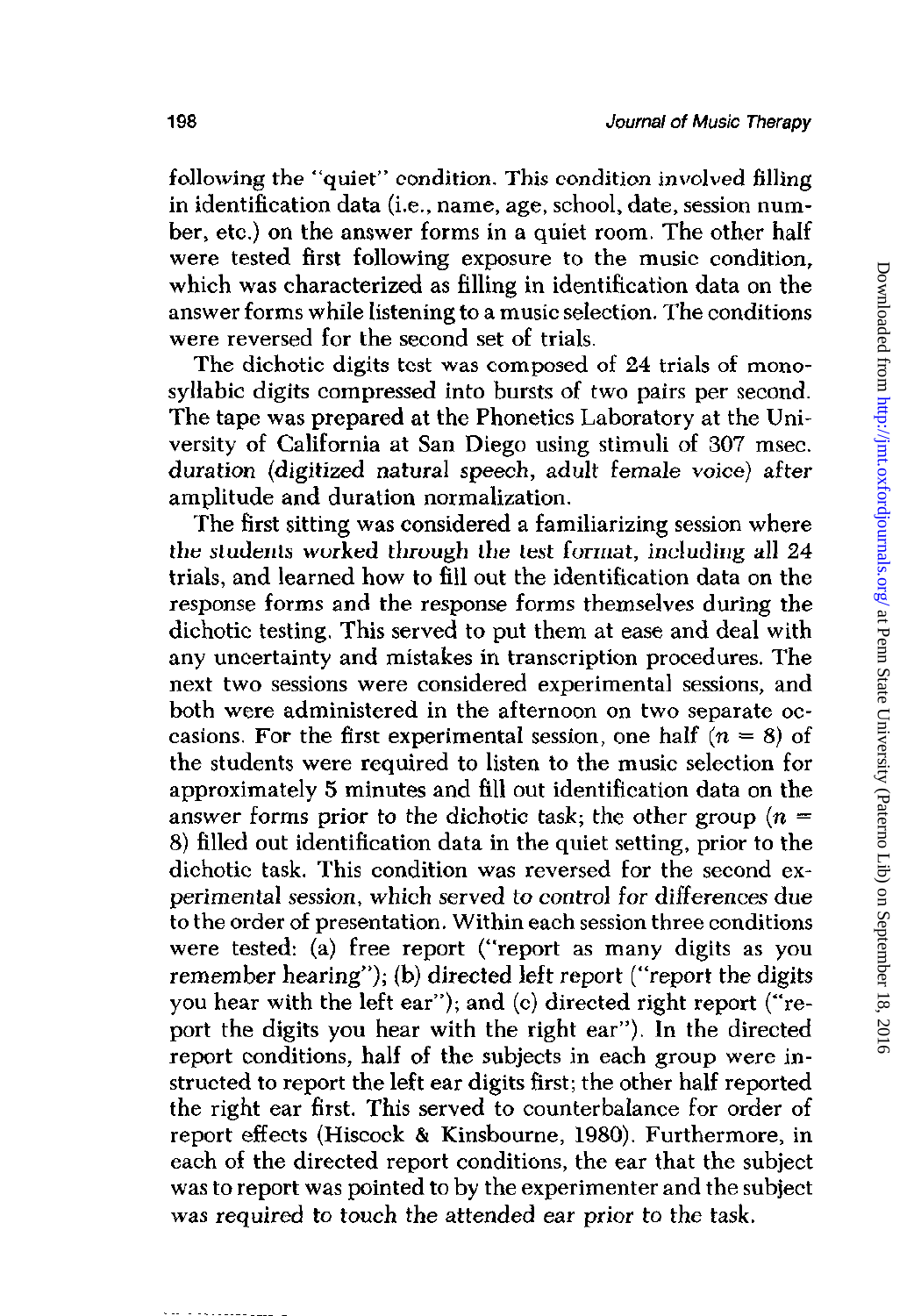The task was administered first in a free-report condition. The subjects were presented with bursts of three pairs of numerals so that in one burst they heard six different numerals, three to each ear, with an 11-second interval between trials. After one warm-up trial, they were requested to write down all the numerals they remembered hearing. This was followed by two counterbalanced, directed-report conditions of eight trials each, presented at 14-second intervals, using four pairs of numerals per cluster. One half of the subjects were instructed to report only the right ear numbers on the first block of eight trials, and half were instructed to attend to their left ear and to report the left ear numbers. The selective listening order was reversed in each group for the second block of eight trials (using the same set of numerals). Headsets were reversed between the two directed conditions to offset any difference in the signalto-noise ratio between channels. The subjects were again instructed, as above, by naming, pointing, and touching the target ear. The subjects wrote down their responses immediately after hearing the numbers. This test lasted approximately 10 minutes.

The dichotic tape was played on a TEAC 160 Stereo (dual channel) Cassette Deck-C47 through Realistic NOVA 40 headphones connected in series to permit group testing. The average signal amplitude for each channel was set at approximately 65dB for music and dichotic stimuli.

The music selection was the first five minutes of Pink Floyd's "The Wall."

### Results

## Free Report Data

A three-way ANOVA was computed for the total number of correct digits reported in the free report condition. Independent variables were Order of Music Presentation (music first, quiet first), Music Exposure (yes, no), and Ear (left, right). Order of Music Presentation was a between-subjects variable, while Music Exposure and Ear were within-subjects variables treated as repeated measures. There was a main effect for Music Exposure,  $F(1, 14) = 11.51, p < .01$ , which revealed higher report when the music preceded the dichotic task (left ear mean = 15.6; right ear mean  $= 15.1$ ) compared to the quiet condition (left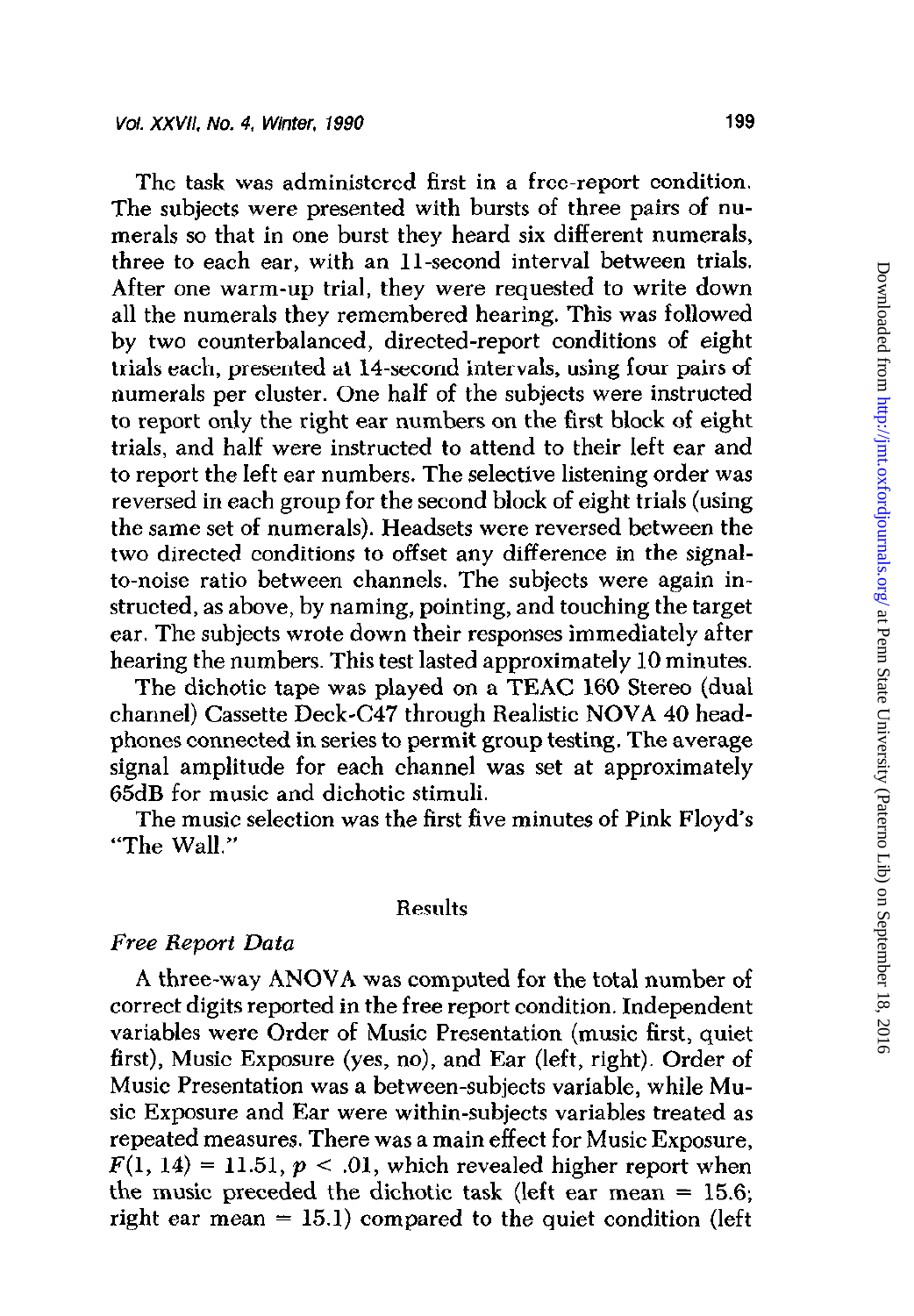ear mean = 13.1; right ear mean = 14.1). In addition, there was a Music Exposure by Order of Music Presentation interaction effect,  $F(1, 14) = 15.11$ ,  $p < .01$ . Tests for simple effects indicated a music effect on both ears, but only when the quiet session was first (left ear,  $t(7) = 2.52$ ,  $p < .05$ ; right ear,  $t(7) =$ 2.34,  $p = .05$ ). The depressed performance when there was no music exposure existed only on the first session. This indicates that the music enhancement effect (due to music on the first session) is long term and continues to exist several days later during the quiet testing session. There was also evidence of a practice effect when there was no music exposure between Time 1 (mean = 12.05) and Time 2 (mean = 14.69) testings,  $t(14)$  = 2.43,  $p < 0.03$ . The practice effect when the music was on between Time 1 (mean = 14.44) and Time 2 (mean =  $16.25$ ) was not significant,  $t(14) = 1.27$ ,  $p > .2$ . Means and standard deviations are presented in Table 1.

## Directed Report Data

In the directed report conditions, a five-way ANOVA was computed on the digits reported. The independent variables were Order of Music Presentation (music first, quiet first), Ear Directed First (left, right), Music Exposure (yes, no), Direction Attending (left, right), and Channel Reported (attended, nonattended), with the last three variables being within-subjects variables treated as repeated measures. There was a main effect for Music Exposure,  $F(1, 12) = 6.90$ ,  $p = .01$ , and a main effect for Channel Reported,  $F(1, 12) = 72.14$ ,  $p < .0001$ . There were two-way interaction effects for Channel Reported by Order of Music Presentation,  $F(1,12) = 5.82$ ,  $p < .04$ , Channel Reported by Ear Directed First,  $F(1, 12) = 10.47$ ,  $p < .01$ , and Channel Reported by Direction Attending,  $F(1, 12) = 14.71$ ,  $p < 0.01$ . There was a three-way interaction for Channel Reported by Direction Attending by Order of Music Presentation,  $F(1, 12)$  $= 5.84$ ,  $p < .04$ , and a four-way interaction for Channel Reported by Direction Attending by Order of Music Presentation by Ear Directed First,  $F(1, 12) = 7.56$ ,  $p < .01$ . Means and standard deviations for the directed report conditions are presented in Table 2.

To explicate the interaction effects, separate four-way AN-OVAs were computed: (a) for digits reported on the attended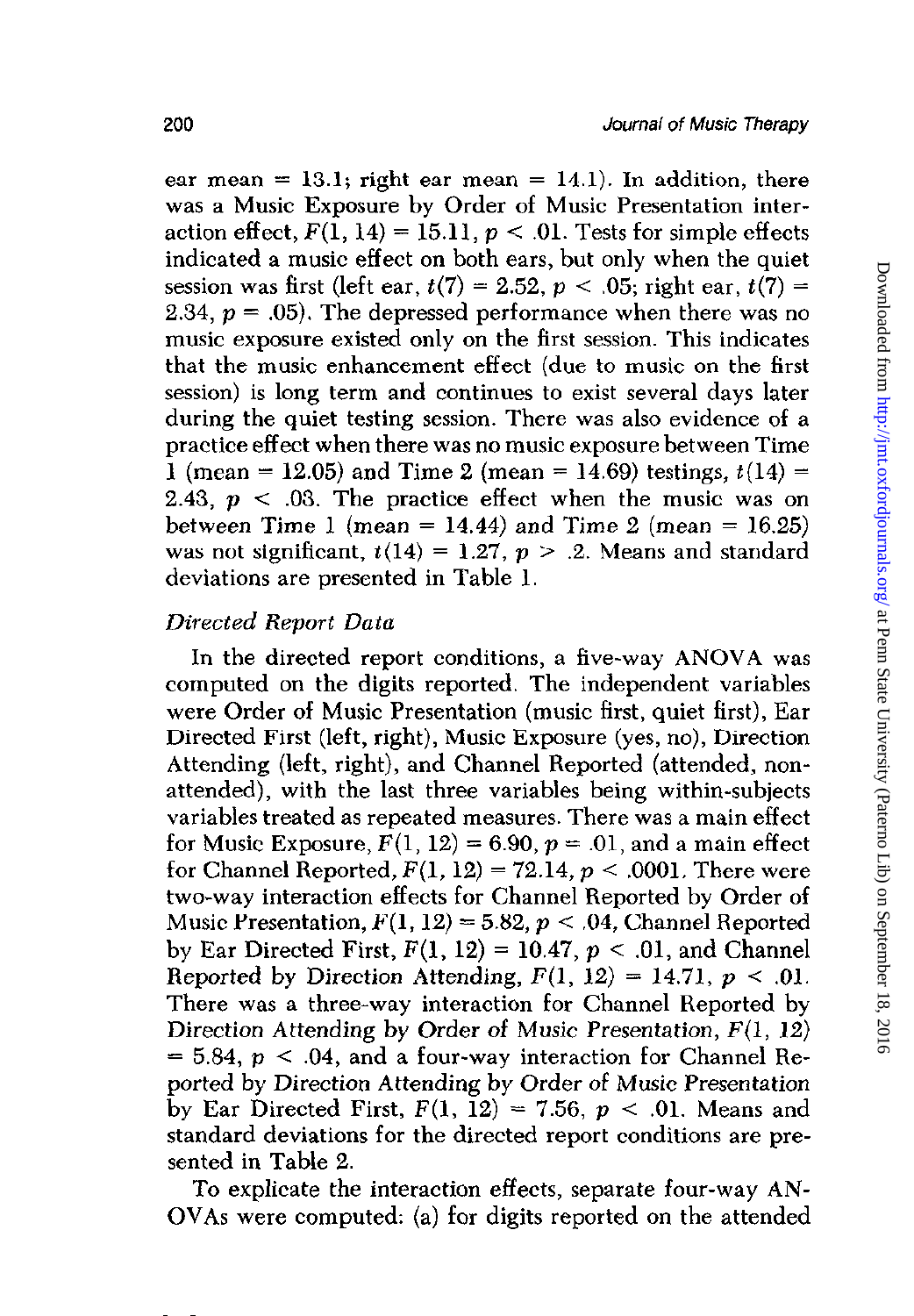TABLE 1

Mean Number of Digits Reported on the Dichotic Listening Task for the Free Report Condition

| Ear       | <b>Music First</b><br>$n = 3$ |      | <b>Ouiet First</b><br>$n = 8$ |      |
|-----------|-------------------------------|------|-------------------------------|------|
|           | м                             | SD   | м                             | SD   |
| Left Ear  |                               |      |                               |      |
| Music     | 15.75                         | 3.49 | 15.50                         | 4.28 |
| No Music  | 15.25                         | 2.18 | 11.00                         | 5.26 |
| Right Ear |                               |      |                               |      |
| Music     | 13.13                         | 5.30 | 17.00                         | 4.60 |
| No Music  | 14.13                         | 2.80 | 14.13                         | 5.13 |

Note. Maximum score possible on each ear would be 24 digits.

channel, defined as correct digits reported; and (b) for digits reported from the nonattended channel, defined as intrusions.

Correct digits reported. The four-way (Order of Music Presentation  $\times$  Ear Directed First  $\times$  Music Exposure  $\times$  Direction

### TABLE 2

Mean Number of Conect Digits Reported on the Dichotic Listening Task for the Directed Report Condition

| <b>Ear Directed First</b> | Music First |      | <b>Ouiet First</b> |      |
|---------------------------|-------------|------|--------------------|------|
|                           | M           | SD   | м                  | SD   |
| Left Ear First            | $n = 4$     |      | $n = 4$            |      |
| <b>Attending Left</b>     |             |      |                    |      |
| <b>Music</b>              | 21.50       | 5.45 | 25.00              | 4.76 |
| No Music                  | 20.00       | 2.71 | 24.25              | 5.74 |
| Attending Right           |             |      |                    |      |
| Music                     | 24.45       | 3.70 | 27.50              | 4.51 |
| No Music                  | 21.50       | 3.70 | 27.25              | 5.19 |
| Left Ear First            | $n = 4$     |      | $n = 4$            |      |
| Attending Left            |             |      |                    |      |
| Music                     | 16.00       | 3.46 | 20.50              | 3.41 |
| No Music                  | 16.00       | 1.41 | 21.25              | 0.96 |
| Attending Right           |             |      |                    |      |
| Music                     | 19.50       | 3.11 | 19.25              | 4.57 |
| No Music                  | 19.50       | 2.08 | 21.00              | 2 58 |

Note. Maximum score possible on each ear would be 32 digits.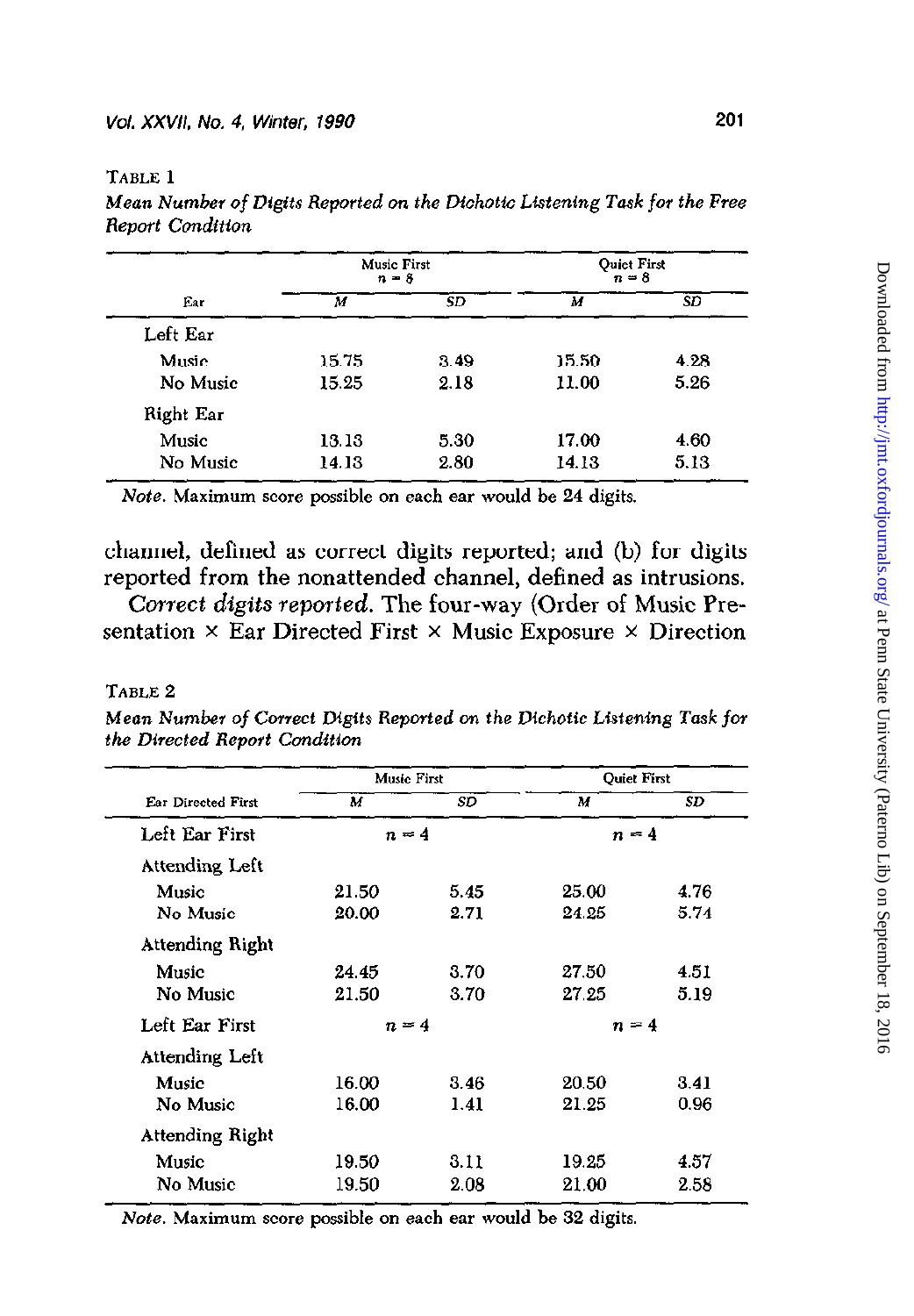#### Table 3

|                       | Music First |         | <b>Outet First</b> |      |
|-----------------------|-------------|---------|--------------------|------|
| Ear Directed First    | М           | SD      | М                  | SD   |
| Left Ear First        | $n = 4$     |         | $n=4$              |      |
| Attending Left        |             |         |                    |      |
| Music                 | 8.00        | 3.27    | 6.75               | 4.27 |
| No Music              | 11.00       | 2.94    | 7.25               | 4.79 |
| Attending Right       |             | ے       |                    |      |
| Music                 | 4.75        | 3.20    | 4.00               | 3.56 |
| No Music              | 950         | 1.73    | 4.75               | 5.19 |
| Left Ear First        | $n = 4$     |         | $n = 4$            |      |
| <b>Attending Left</b> |             |         |                    |      |
| Music                 | 15.00       | $3\,37$ | 7 75               | 1.71 |
| No Music              | 15.75       | 1.71    | 9.00               | 1.82 |
| Attending Right       |             |         |                    |      |
| Music                 | 11 75       | 3.86    | 9.75               | 3.10 |
| No Music              | 12.50       | 2.08    | 10.75              | 2.22 |

Mean Number of Intrusion Digits Reported on the Dichotic Listening Task for the Directed Report Condition

Note. Maximum score possible on each ear would be 32 digits.

Attending) ANOVA computed for correct digits revealed no main effect or interaction effects involving Music Exposure. Thus, this analysis is not reported further at this point.

Intrusion errors reported. The four-way (Order of Music Presentation  $\times$  Ear Ordered First  $\times$  Music Exposure  $\times$  Direction Attending) ANOVA computed for intrusions reported revealed main effects for Music Exposure,  $F(1, 12) = 6.43$ ,  $p <$ .03, Order of Music Presentation,  $F(1, 12) = 7.17$ ,  $p < .03$ , Ear Directed First,  $F(1, 12) = 11.80$ ,  $p < .005$ , and Direction Attending,  $F(1, 12) = 10.76$ ,  $p < .007$ . In addition, there was a two-way interaction for Direction Attending by Order of Music Presentation,  $F(1, 12) = 6.29$ ,  $p < .03$ , and a three-way interaction for Direction Attending by Order of Music Presentation by Ear Directed First,  $F(1, 12) = 7.65$ ,  $p < .02$ . The main effect for Music Exposure was due to fewer intrusions when music preceded the dichotic task (see Table 3). The main effects for Ear Directed First, Order of Music Presentation, and Direction Attending are qualified by the three-way interaction. Tests for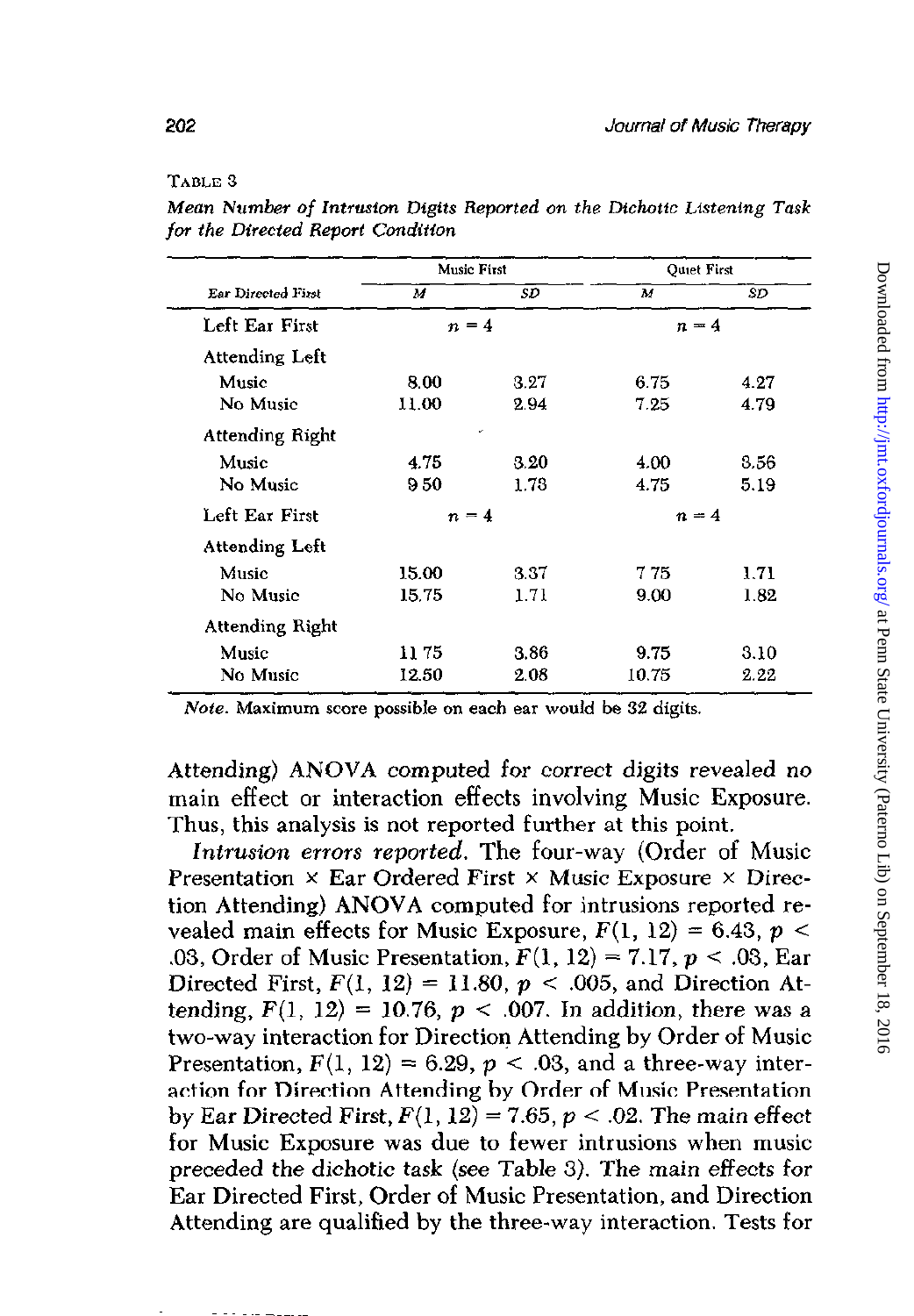

Directed report intrusions attending left (AL) and attending right (AR). There is a music-induced right ear priming effect, which leads to higher intrusion scores when attending left as a result of receiving the music session first and being directed to attend right first.

simple effects revealed that the interaction was due to a higher rate of intrusions for subjects directed right first when attending left and exposed to the music first,  $t(6) = 3.84$ ,  $p < .01$  (see Figure 1). It seems there was a long-term, music-induced, right ear priming effect somewhat similar to the strengthened priming effect obtained when hyperactive children are treated with ritalin (Hiscock, Kinsbourne, Caplan, & Swanson, 1979). Such an effect is characterized by a preferential attending to the right ear even when instructed to attend left. The complementary effect on the correct report digits was evident in a significant three-way interaction for Direction Attending by Ear Directed First by Order of Music Presentation,  $F(1, 12) = 6.81$ ,  $p < .02$ . Tests for simple effects showed a right ear priming effect that depressed subsequent left ear performance when attending left, but only for subjects who attended right first and received the music first (mean  $= 16.00$ ), not the quiet first (mean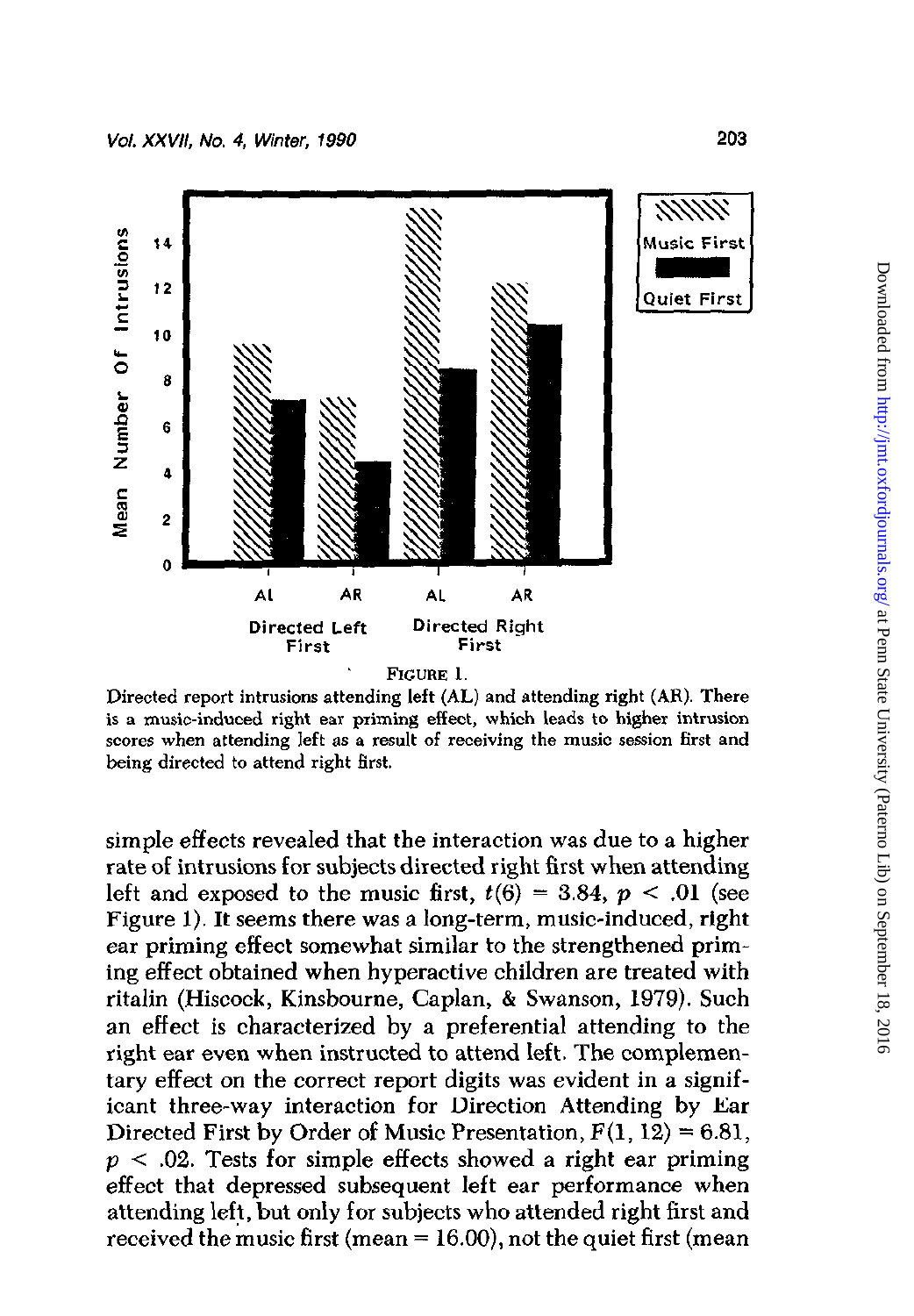$= 20.8$ ,  $t(7) = 3.30$ ,  $p < .02$ . Means and standard deviations are presented in Tables 2 and 3.

In summary, the main effects for Music Exposure reveal an increase in total digits reported (free report) and a general reduction in intrusion errors (directed report). In addition, the interaction effect on the directed report data suggests a longterm, music-induced, right ear—left hemisphere—priming effect, which leads to decreases in left ear report when attending left and increases in intrusions from the right ear when attending left.

### Discussion

The differential activation hypothesis in favor of the right hemisphere was not supported. Rather, the bilateral capacity increase on the free report data and the reduced distractibility on the directed report data support the notion of a musicinduced involvement of both hemispheres (Breitling et al., 1987; Duffy et al., 1984; Gates & Bradshaw, 1977).

This bilateral arousal effect may be due to the music-related processing specialties of each hemisphere (Gates & Bradshaw, 1977) and thus the need to activate both hemispheres. Or it may be that music-induced right hemisphere arousal mediates bilateral arousal. Research indicates that the right hemisphere, more so than the left hemisphere, is able to mediate bilateral arousal (Heilman & Van Den Abell, 1979; Van Den Abel1 & Heilman, 1979). Ensuring right hemisphere arousal through music may then facilitate concurrent left hemisphere arousal.

The arousal interpretation would support existing research on music-induced arousal. For example, using EEG measures with children (ages 8 to 9 years), Furman (1978) noted that music led to decreased alpha (indicating increased arousal) when compared with silence. Also, Wilson and Aiken (1977), using physiological indices (galvanic skin response, respiration, and heart rate) with college students, reported music-induced effects consistent with increased arousal. Similarly, Zimny and Weidenfeller (1962) reported that stimulative music increased excitement (galvanic skin response) with children.

If information processing may be enhanced by music-induced arousal, then there is clearly a potential strategic role for music in educational and therapeutic settings. The value of a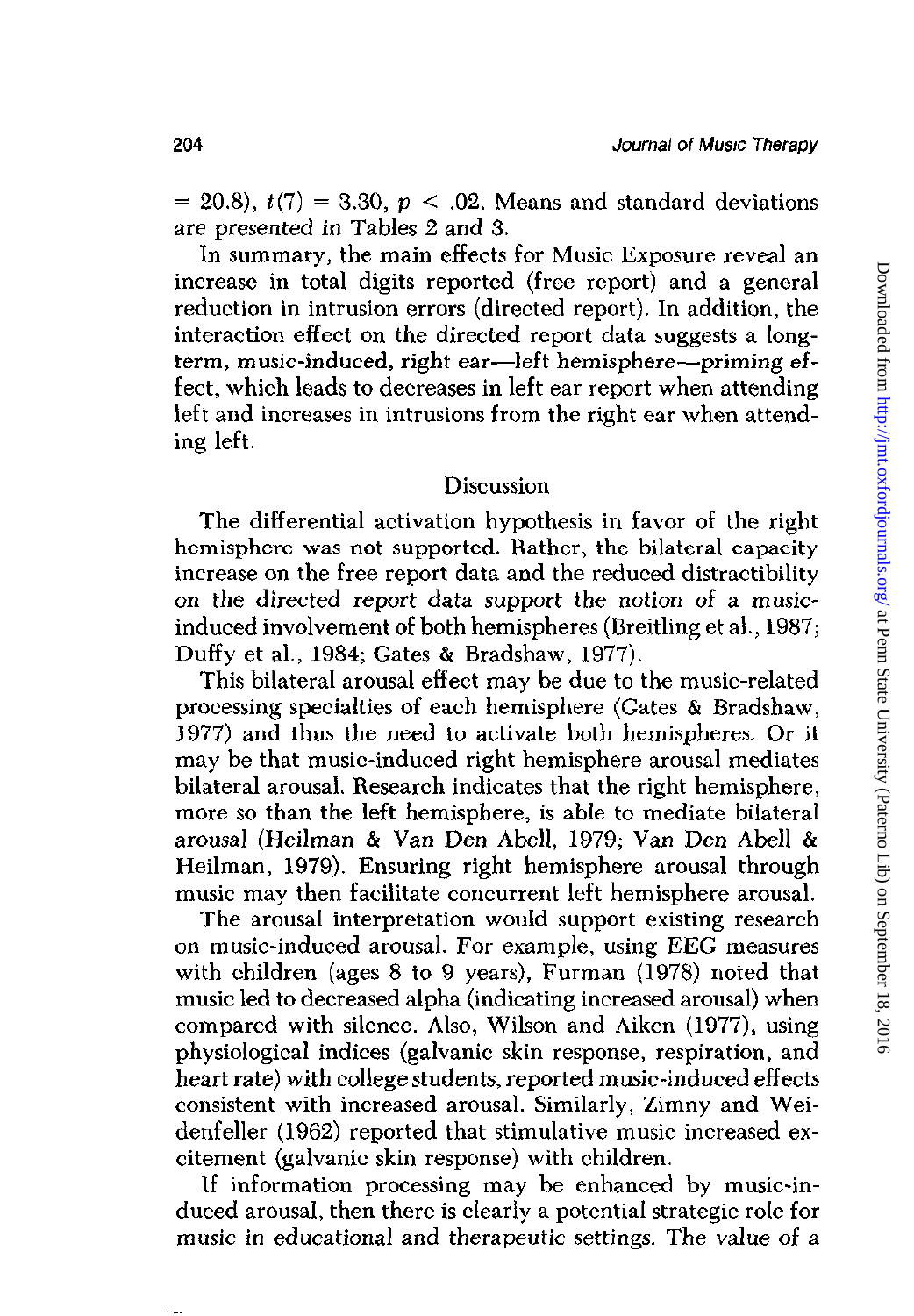music-induced memory capacity-as noted in the present study-increase is obvious. Children with short-term memory difficulties, whether due to hypoarousal, anxiety, or personality, may benefit from exposure to music prior to certain tasks that require short-term memory processes.

The key for facilitative music-induced effects may be *prior* exposure rather than concurrent exposure to music. Existing research examining the effects of music on information processing generally evaluates information processing concurrent with the presentation of musical stimuli. This research has not been viewed as facilitative of memory as measured by comprehension (Furman, 1978), paired-associate recall (Myers, 1979), or phonological short-term memory (Salame & Baddeley, 1989). However, studies with exceptional individuals are more promising. For example, Michel, Parker, Giokas, and Werner (1982) reported that music facilitated vocabulary gains in reading disabled subjects, and Shehan (1981) reported that music facilitated paired-associate learning with learning disabled subjects. Perhaps the learning impaired would show more favorahle responses regardless of whether the music was prior to or concurrent with the task.

The reduced distractibility in the directed report condition following the music presentation is intriguing in that it indicates a music-induced enhanced ability to process information as instructed. Distractibility is normally defined as attending to the nonsalient elements of a task, such as digits from the nonattended channel in a dichotic task. Even if the reduced distractibility parallels the "narrowing of perception" or reduced cue utilization normally seen as a response to stress (Lindsey & Norman, 1977) or emotional arousal (Easterbrook, 1959), the response would not be interpreted as maladaptive within the parameters of this study. In light of this, the present findings may have implications for populations that are notoriously distractible For instance, music could be investigated for its possible therapeutic effect on enhancing classroom attending hehaviors for attention deficit disordered (ADD) students and the autistic, among others.

Several studies, in fact, have reported a music-induced decrease in activity level in ADD children (Cripe, 1986) and mentally retarded children (Gregoire, 1984; Reardon & Bell,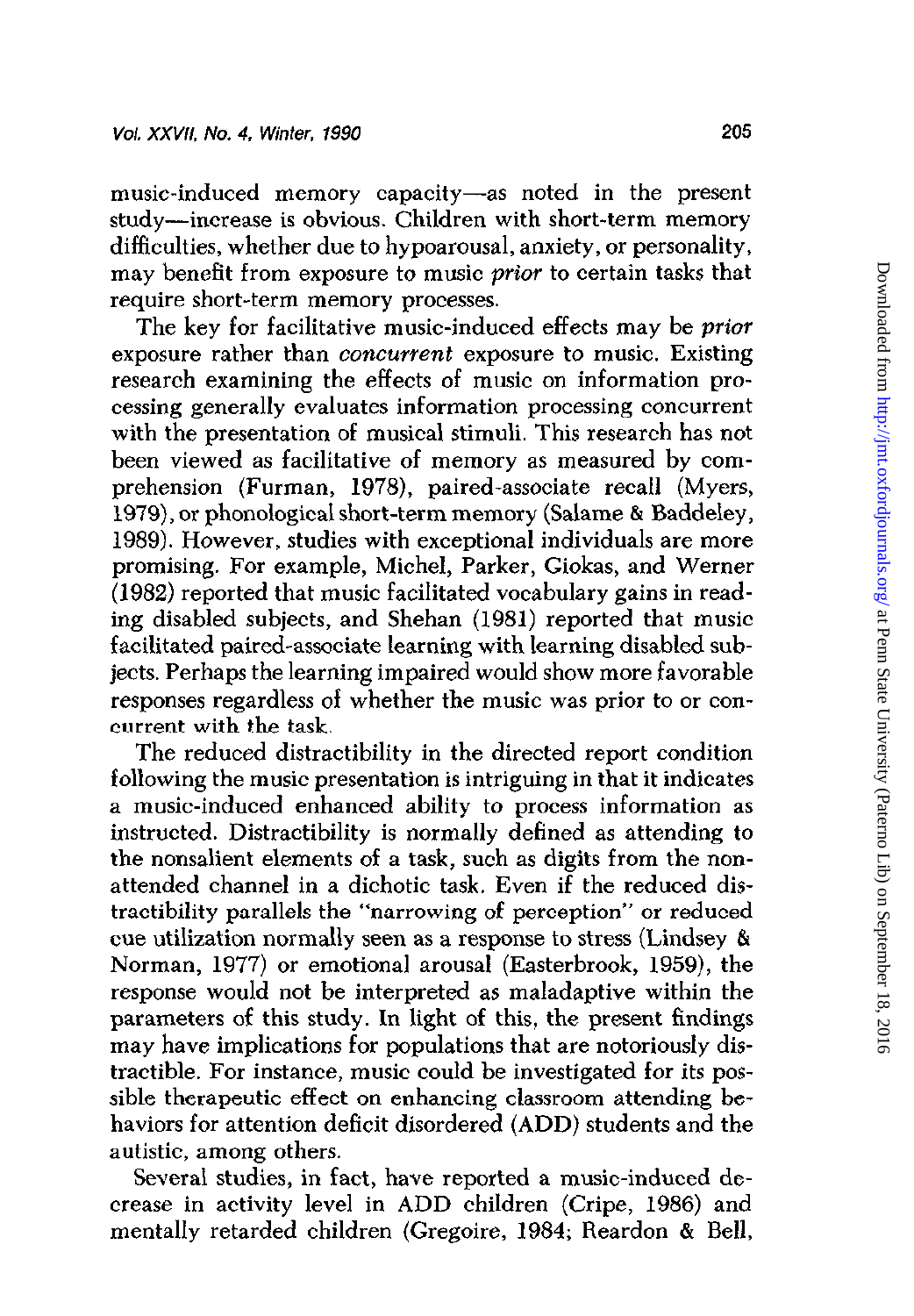1970). Effects on attention have been less promising (Cripe, 1986), which may be related to sampling limitations (i.e., small sample size) and/or the use of very young children (ages 6 to 8) who may not be developmentally ready for mature selective attending (Ross, 1976). Nevertheless, music-induced effects would appear to be a rich source of therapeutic practices and research interests (Jellison, 1988).

The music-induced, long-term, right ear priming effect is theoretically interesting. Apparently, the interhemispheric effects of situational variables extend beyond the physical presence of the stimulus (also noted by Hiscock & Bergstrom, 1982). This would seem to implicate experiential memory factors in interhemispheric response, and may partially explain inconsistent findings and the lability of perceptual laterality effects often reported in dichotic studies. On the positive side, it seems to indicate potentially long-term therapeutic effects from brief pairings of music with behavioral tasks.

Questions about the effects of other music forms (classical, instrumental, etc.), sex differences, age differences, and stimulus properties (volume and duration) remain. However, the findings suggest further exploration would be warranted, and a number of interesting research questions exist for educators, music therapists, and social scientists.

Admittedly, the present study used a small sample. However, differences on within-subjects independent variables would be considered reliable. Also, it has been argued that one ought to place as much confidence in results from small samples as large samples because a much larger mean difference is necessary to detect significance in small samples (Neale & Liebert, 1973). A large mean difference may presage a large effect size with practical rather than miniscule implications.

Generally, then, the music has beneficial effects on (a) attentional capacity and memory (as indicated by the enhanced free report); and (b) distractibility (as indicated by the reduced intrusions from the nonattended channel). These music-induced effects would seem to hold research and therapeutic promise.

# References

Breitling, D., Guenther, W., & Rondot, P. (1987). Auditory perception of music measured by brain electrical activity mapping. Neuropsychologia, 25,765 774.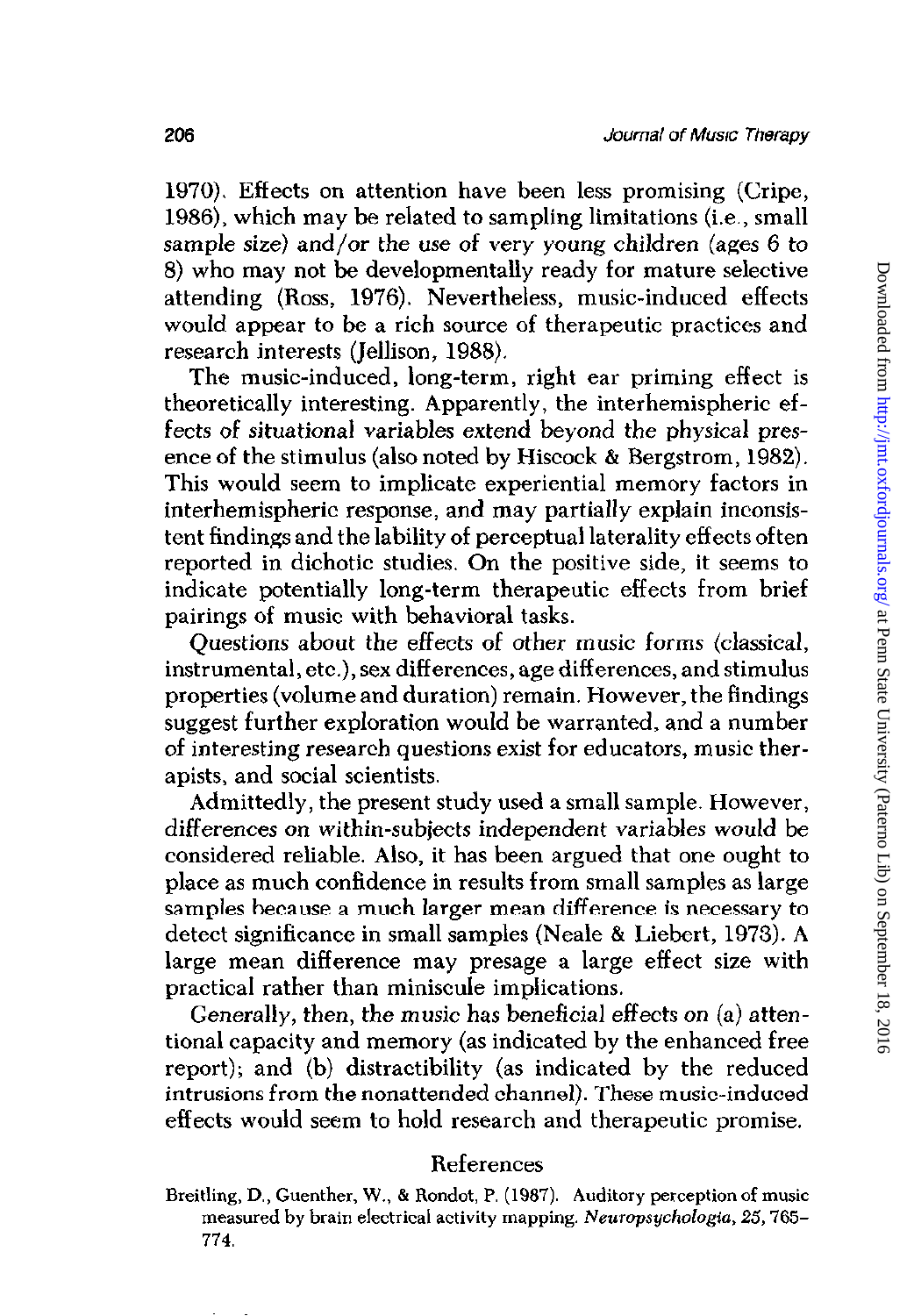- Gripe, F. F. (1986). Rock music as therapy for children with attention deficit disorder: An exploratory study. Journal of Music Therapy, 23, 30-37.
- De Pascalis, V., Marucci, F. S., Penna, M. P., & Labrozzi, D. (1987). Eventrelated potentials in musically sophisticated and unsophisticated subjects: A study on hemispheric specialization. Neuropsychologia, 25, 947-955.
- Duffy, F. II., McAnulty, G. B., & Schachter, S. C. (1984). Brain electrical activity mapping. In N. Geschwind & A. M. Galaburda (Eds.), Cerebral dominance. Cambridge, MA: Harvard University Press.
- Easterbrook. J. A. (1959). The effect of emotion on the utilization and organization of behavior. Psychological Review, 66, 183-201.
- Furman, C. E. (1978). The effect of musical stimuli on the brainwave production of children. Journal of Music Therapy, 15, 108-117.
- Gates, A., & Bradshaw, J. L. (1977). The role of the cerebral hemispheres in music. Brain and Language, 4, 403-431.
- Gregoire, M. A. (1984). Music as a prior condition to task performance. Journal of Music Therapy, 21, 133-145.
- Heilman, K. M., & Van Den Abell, T. (1979). Right hemisphere dominance for mediating cerebral activation. Neuropsychologia, 17, 315-321.
- Hiscock, M., & Bergstrom, K. J. (1982). The lengthy persistence of priming effects in dichotic listening. Neuropsychologia 20, 43-53.
- Hiscock, M., & Kinsbourne, M. (1980). Asymmetries of selective listening and attention switching in children. Developmental Psychology, 16, 70-82.
- Hiscock, M., Kinsbourne, M., Caplan, B., & Swanson, J. M. (1979). Auditory attention in hyperactive children: Effects of stimulant medication on dichotic listening performance. Journal of Abnormal Psychology, 88, 27-32.
- Hynd, G. W., Snow, J., & Willis, W. G. (1986). Visual-spatial orientation, gaze direction and dichotic listening asymmetries. Cortex, 22, 313-317.
- Jellison, 1. A. (1988). A content analysis of music research with handicapped children (1975-1986): Applications in special education. In C. E. Furman (Ed.), Effetiveness of music therapy procedures: Documentation of research and cllinical practice. Washington, DC: National Association for Music Therapy, Inc.
- Kershner, J., Henninger, P., & Cooke, W. (1984). Writing induces a right hemisphere linguistic advantage in dysphonetic dyslexic children: Implications for attention and capacity models of laterality. Brain and Language, 21, 105-122.
- Kimura, D. (1967). Functional asymmetry of the brain in dicbotic listening. Cortex, 3, 163-178.
- Levy, J. (1983). Individual differences in cerebral asymmetry: Theoretical issues and experimental considerations. In J. Hellige (Ed.), Cerebral hemisphere asymmetry: Method, theory, and oppllcation. New York: Praeger.
- Lindsey, P. H., & Norman, D. A. (1977). Human information processing. New York: Academic Press.
- Michel, D. E., Parker, P., Giokas, D., & Werner, J. (1982). Music therapy and remedial reading: Six studies testing specialized hemispheric processing. Journal of Music Therapy, 19, 219-229.
- Morais, J., Perez, I.,& Gudanski. M. (1982). Ear asymmetry for chord recognition in musicians and nonmusicians. Neuropsychologia,  $20,351-354$ .